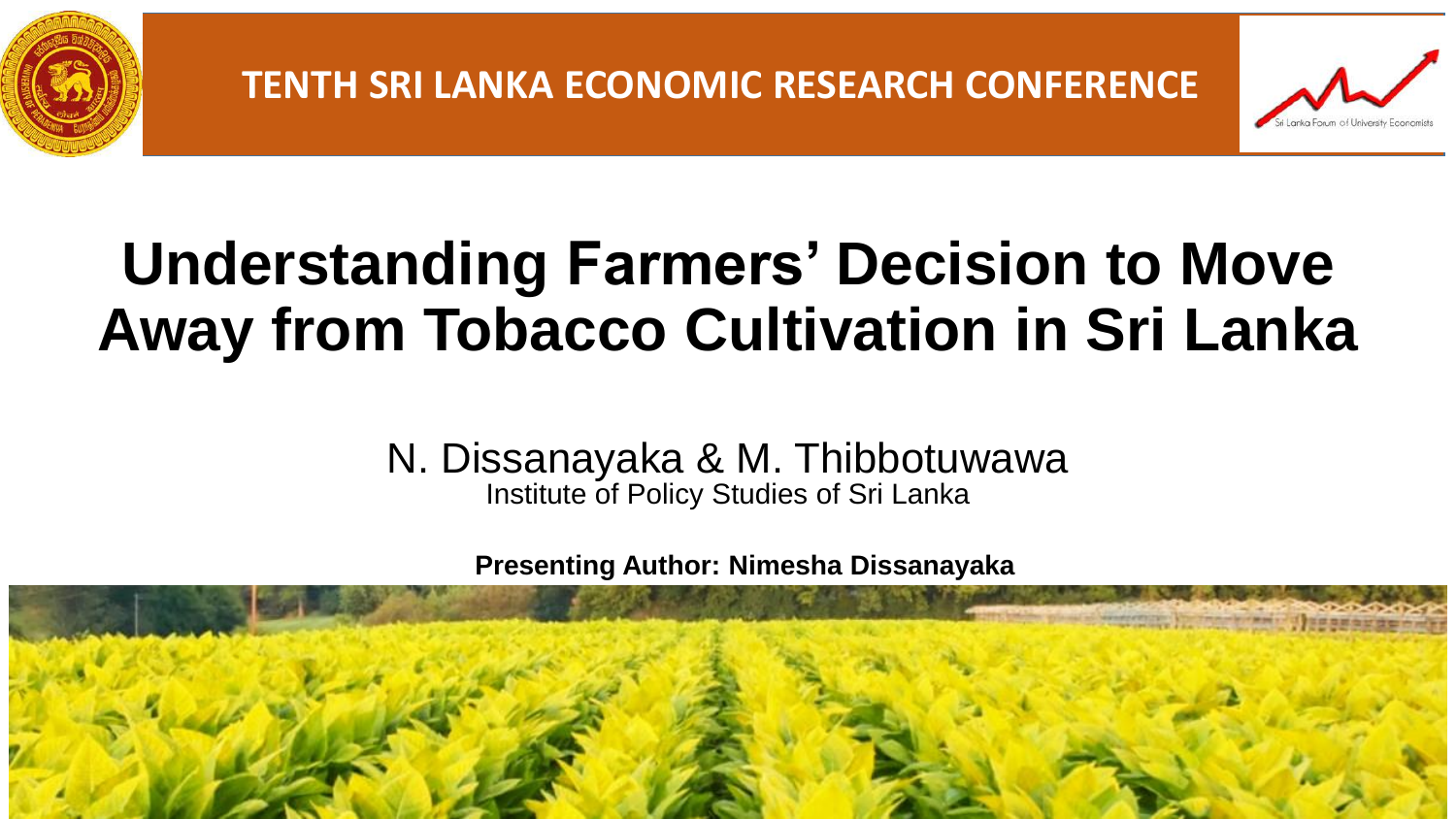## Introduction

- Many international organizations portrayed tobacco as "a major threat not just to health, but also to social and economic development and environmental sustainability" (Geist et al., 2009).
- Negative consequences,
	- High labour requirement
	- Health risks associated with leaf harvesting and leaf-curing
	- Environmental degradation
- Article 17 of the WHO Framework Convention on Tobacco Control (FCTC) requires to implement economically sustainable alternatives to tobacco growing
- Since the 1990s, the policy support provided to tobacco cultivation dropped sharply with the global drive against tobacco

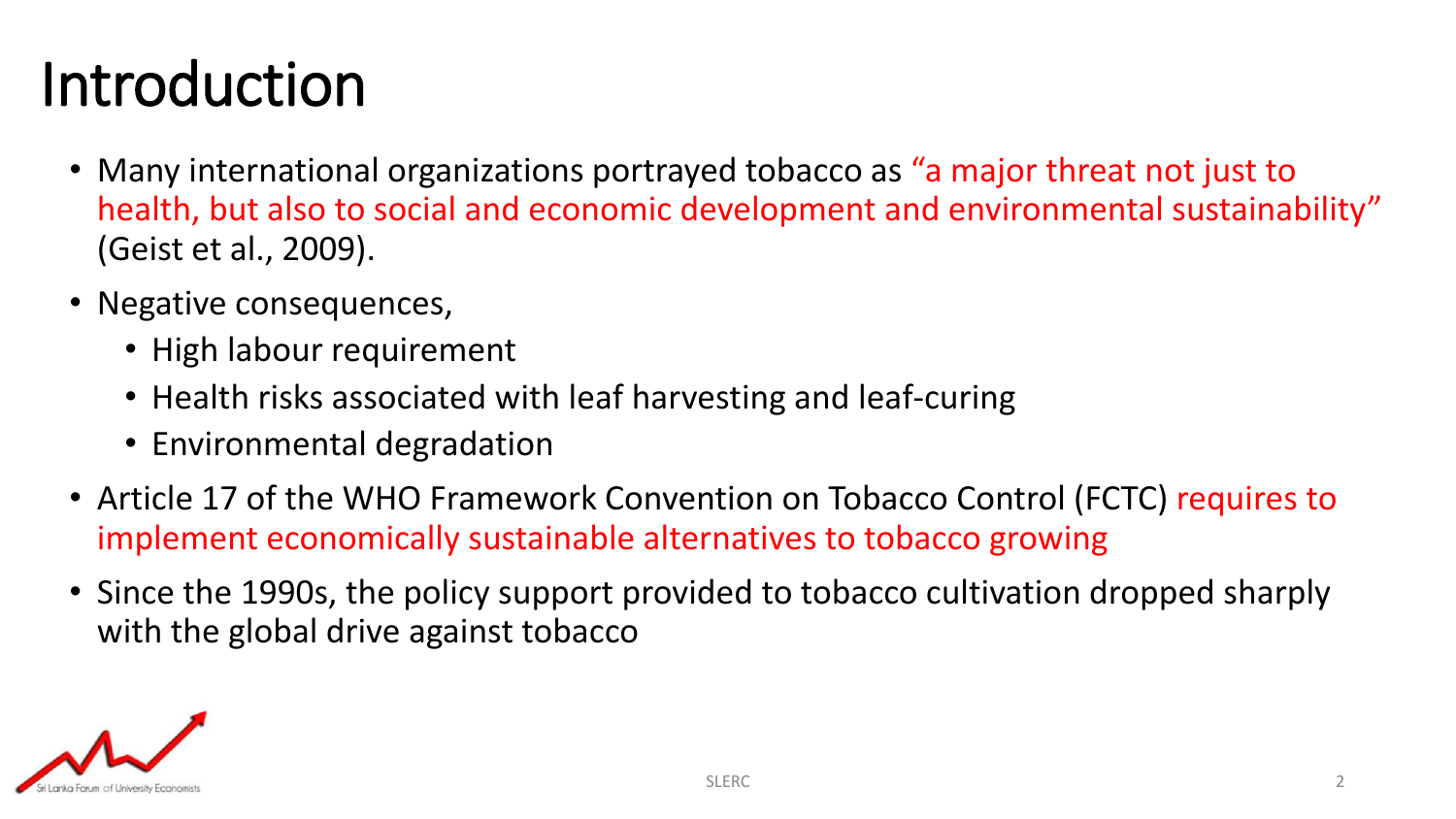## Introduction Cont.,

Countries have initiated programmes supporting tobacco farmers shift to economically viable alternative livelihoods

### • India

Tobacco farmers in India are willing to shift to viable economic alternatives to tobacco if institutional mechanisms and support is provided for the same (WHO)

### • Bangladesh

Tobacco Cultivation Control Policy of Bangladesh, 2017 has set targets to reduce tobacco cultivation at all stages by 2040

Early 2020, Bangladesh Bank notified all its branches not to sanction loans for tobacco farming, contract or direct

It is also increasing credit flow to farmers switching to alternative crops

Several surveys have already identified alternative crops for different cropping seasons and for different geographical areas

• Indonesia

Many farmers were now making a better living growing corn, sweet potato and vegetables. According to the 2018 World Bank Report, poverty plays an important role in the tobacco farmer's decision to shift crop.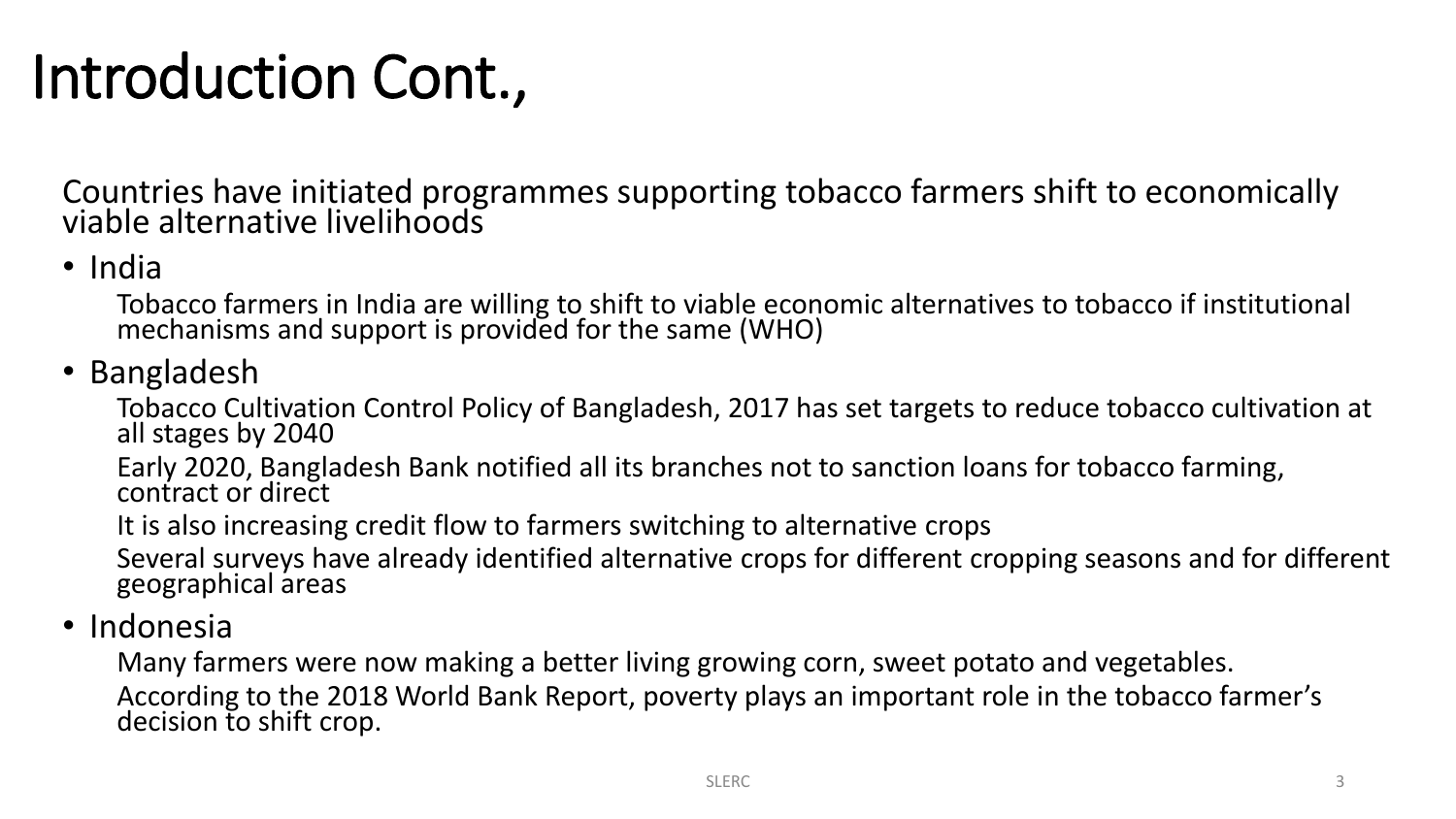## Research Gap

- In 2017, Sri Lanka committed to shift all its tobacco farmers (nearly 3000) to alternative crops/livelihoods
- Shifting from tobacco to other alternative crop is a decision by individual farmers based on various external reasons
- Sri Lanka is lacking research studies related to tobacco cultivation and shifting behaviour of tobacco farmers to other alternatives
- Therefore, it is important to find out the factors affect on farmers' decision to switch to the other alternative crops
- Also, it is important to find out farmer expectations in shifting decision and what are the crops they have selected already after shifting.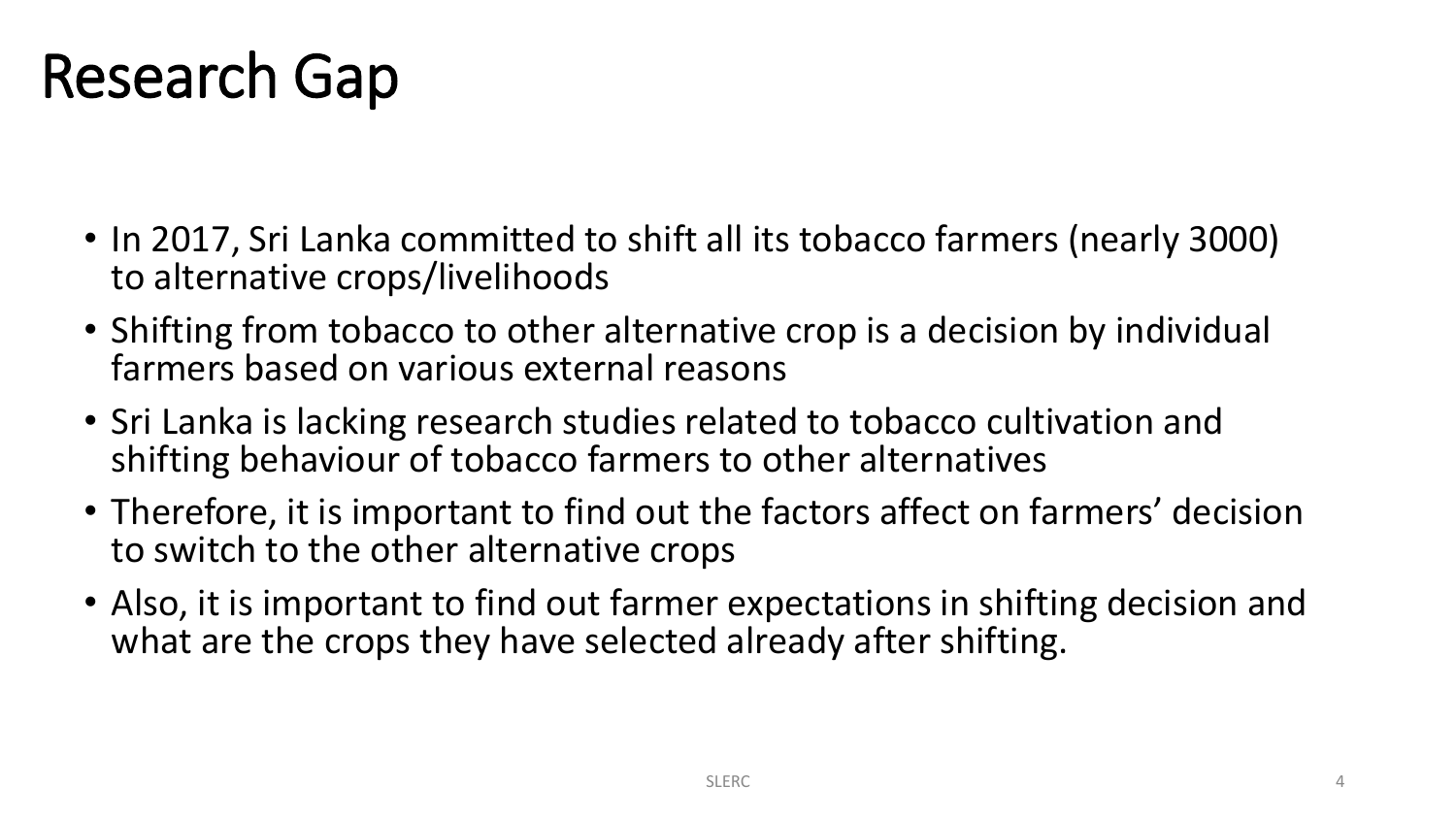## Literature Review

| <b>Research study</b>                                                                                                                                                                                  | <b>Study Focus</b>                                                                                                                                                                           | <b>Main finding</b>                                                                                                                                                                                                                                                                                                                                                                                              |
|--------------------------------------------------------------------------------------------------------------------------------------------------------------------------------------------------------|----------------------------------------------------------------------------------------------------------------------------------------------------------------------------------------------|------------------------------------------------------------------------------------------------------------------------------------------------------------------------------------------------------------------------------------------------------------------------------------------------------------------------------------------------------------------------------------------------------------------|
| <b>In-and-Out of Tobacco</b><br><b>Farming: Shifting</b><br><b>Behavior of Tobacco</b><br><b>Farmers in Indonesia</b><br>Sahadewo, G. A., Drope,<br>J., Li, Q., Witoelar, F., &<br>Lencucha, R. (2020) | The research focuses on the variables<br>that affect tobacco farmers' decisions<br>to continue tobacco farming or shift<br>to non-tobacco farming.                                           | The results of the quantitative analysis suggest that farming<br>profits and positive rainfall shocks are two of the key<br>variables that affect the decision to cultivate tobacco.<br>The qualitative results confirm these findings and further<br>illuminate that access to credit, education (agricultural and<br>otherwise) and information play substantial roles in<br>farmers' economic decision making |
| <b>Choice of alternative</b><br>crop enterprises among<br>smallholder tobacco<br>farmers in Teso District,<br>Kenya: A multinomial<br>logit analysis<br>Mbaye, D. K., $\&$<br>Mulungu, H. K. (2014).   | The study analysed the factors<br>affecting the choice of alternative<br>crop enterprises among smallholder<br>tobacco farmers in Teso district,<br>Kenya, using Multinomial logit<br>model. | This shift and the choice of the alternative gone into was<br>found to be influenced positively by factors such as land<br>size, experience, access to extension services and distance<br>to market.<br>Demographic factors such as age, education, household size<br>and gender had no role in influencing the farmers' decision<br>to shift to alternative crops.                                              |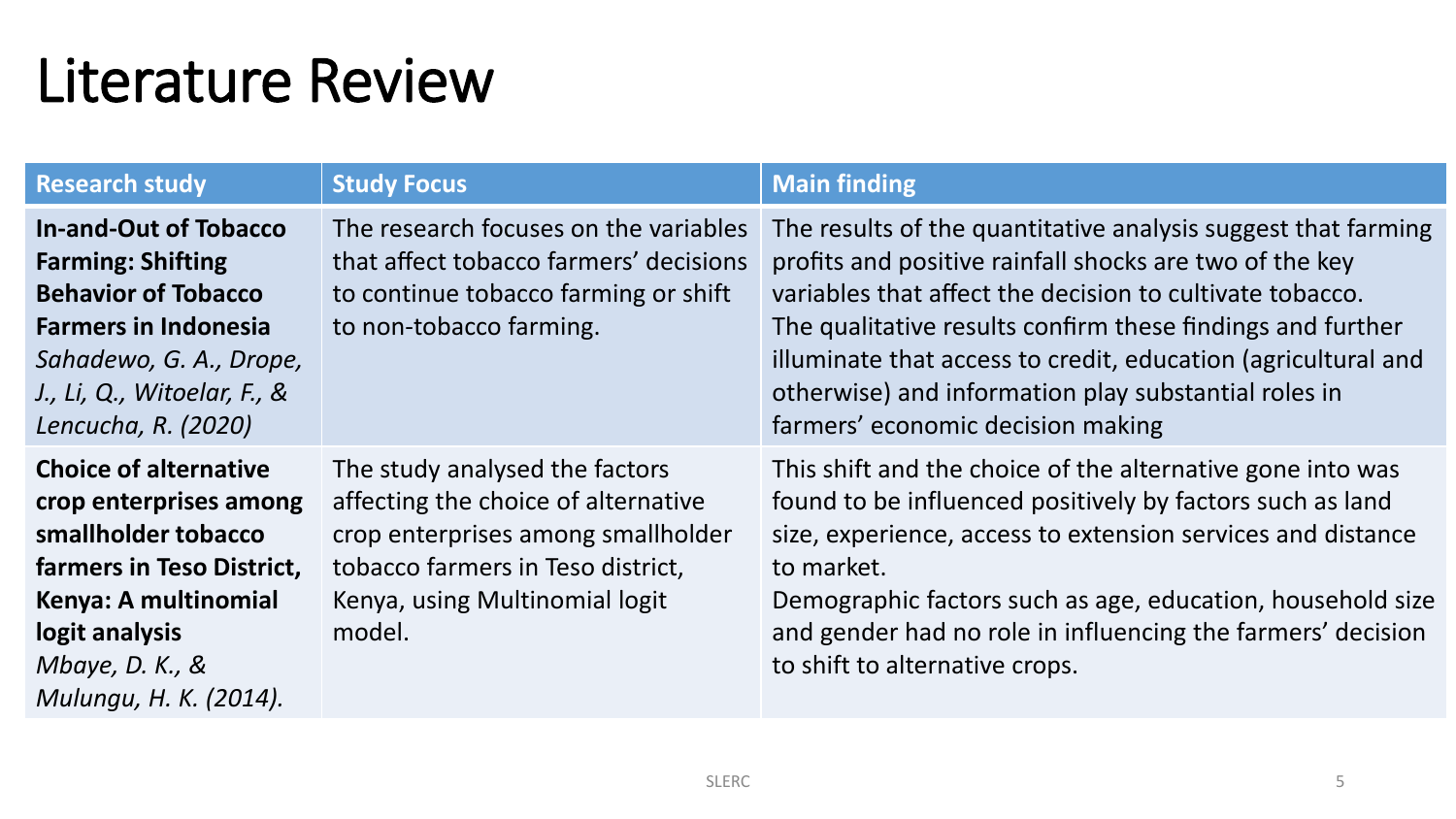## Literature Review Cont.,

| <b>Research study</b>                                                                                                                                                                                | <b>Study Focus</b>                                                                                                                                                                                                                                                                                                                                              | <b>Main finding</b>                                                                                                                                                                                                                                       |
|------------------------------------------------------------------------------------------------------------------------------------------------------------------------------------------------------|-----------------------------------------------------------------------------------------------------------------------------------------------------------------------------------------------------------------------------------------------------------------------------------------------------------------------------------------------------------------|-----------------------------------------------------------------------------------------------------------------------------------------------------------------------------------------------------------------------------------------------------------|
| <b>Determinants of tobacco</b><br>cultivation in Bangladesh<br>Rahman, M. S., Ahmed, N. F., Ali,<br>M., Abedin, M. M., & Islam, M. S.<br>(2020).                                                     | The aim of this study is to determine the<br>factors those are influenced farmers' decisions<br>to grow tobacco.                                                                                                                                                                                                                                                | Binary logistic regression results suggest that<br>company's incentives to farmers, farmers' profitability,<br>a guaranteed market for the tobacco crop and<br>economic viability were the variables most affecting<br>the decision to cultivate tobacco. |
| <b>Perception of farmers towards</b><br>alternative crops to tobacco<br><b>Cultivation in dinhata subdivision</b><br>of koch bihar district, west<br><b>Bengal</b><br>Das, J., & Bhattacharya, S. K. | The main objective is to study the perceptions<br>of tobacco and non-tobacco farmers' why they<br>cultivate tobacco or substitute crops of<br>tobacco in the study area.                                                                                                                                                                                        | Tobacco farmers tend to shift to another crop in the<br>next cropping season due to unprofitability, high input<br>cost and labor requirements while non-tobacco<br>farmers shift to tobacco due to suitable soil and<br>climate and its high price.      |
| <b>Evaluation of response of</b><br><b>Tobacco growers in Teso</b><br>District - Kenya to global fight<br>against Tobacco<br>Mbaye, D. K. (2014).                                                    | This study was carried out in Teso district to<br>evaluate tobacco farmers' responses in light of<br>the global efforts towards tobacco control<br>where the farmers' awareness of tobacco<br>effects, the types and level of alternative<br>enterprises replacing tobacco and what<br>influences the choice of an alternative<br>enterprise were investigated. | The results showed that farmers are reducing the<br>acreage under tobacco and moving to other<br>alternative crops. This shift is influenced positively and<br>significantly by land size, access to extension services<br>and distance to the market.    |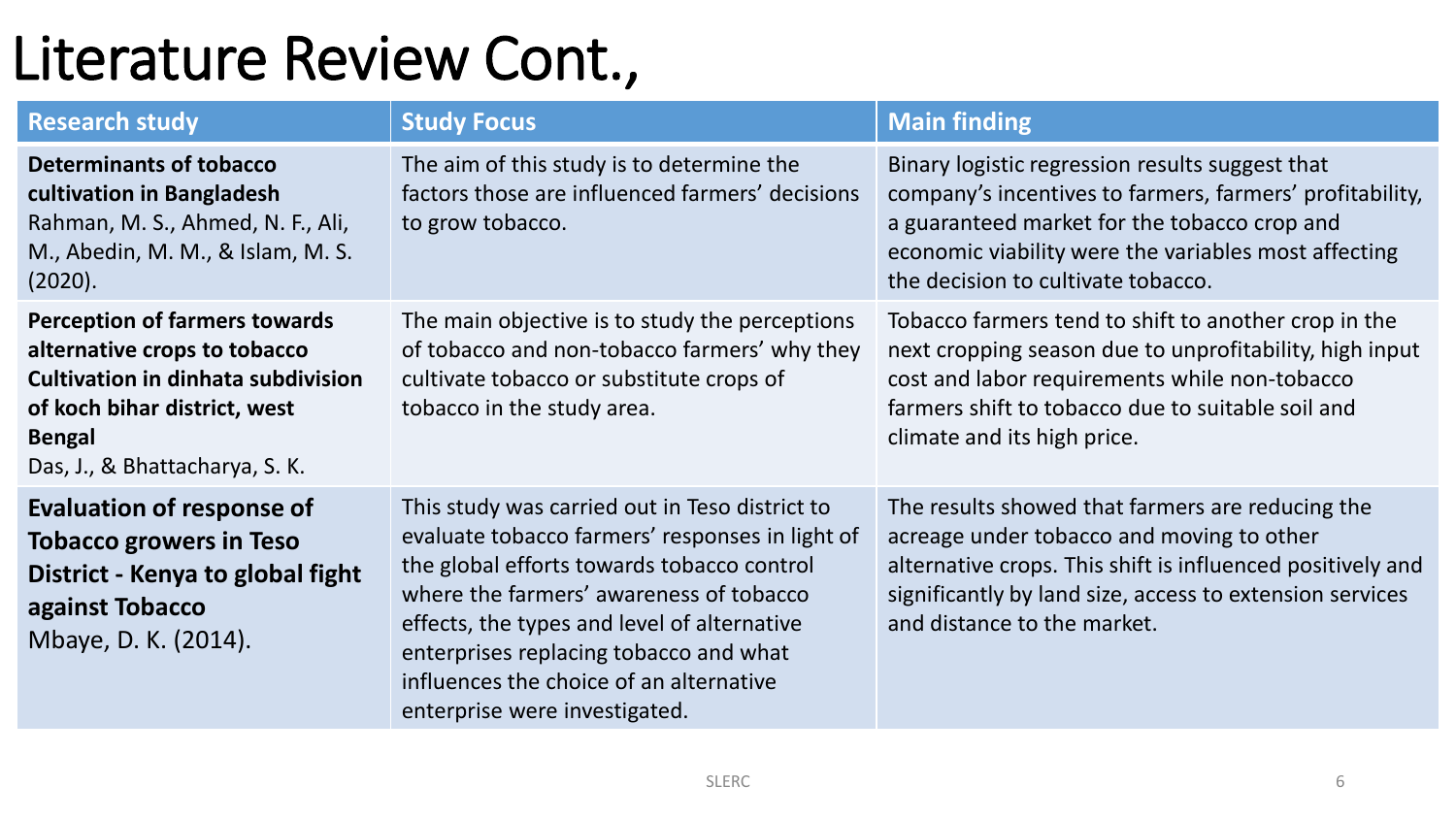## Research Questions and Objectives

### **Research Questions**

- 1. What are the factors affect farmers' decision to switch to the other alternative crops?
- 2. What are the alternative choices by tobacco farmers instead of tobacco?
- 3. If farmers are shifting, what they expect from the government?

### **Research objectives**

- 1. To identify the factors affecting farmers' decision to switch to the other alternative crops instead of growing tobacco.
- 2. To identify alternative crops
- 3. To identify farmer expectations from the government

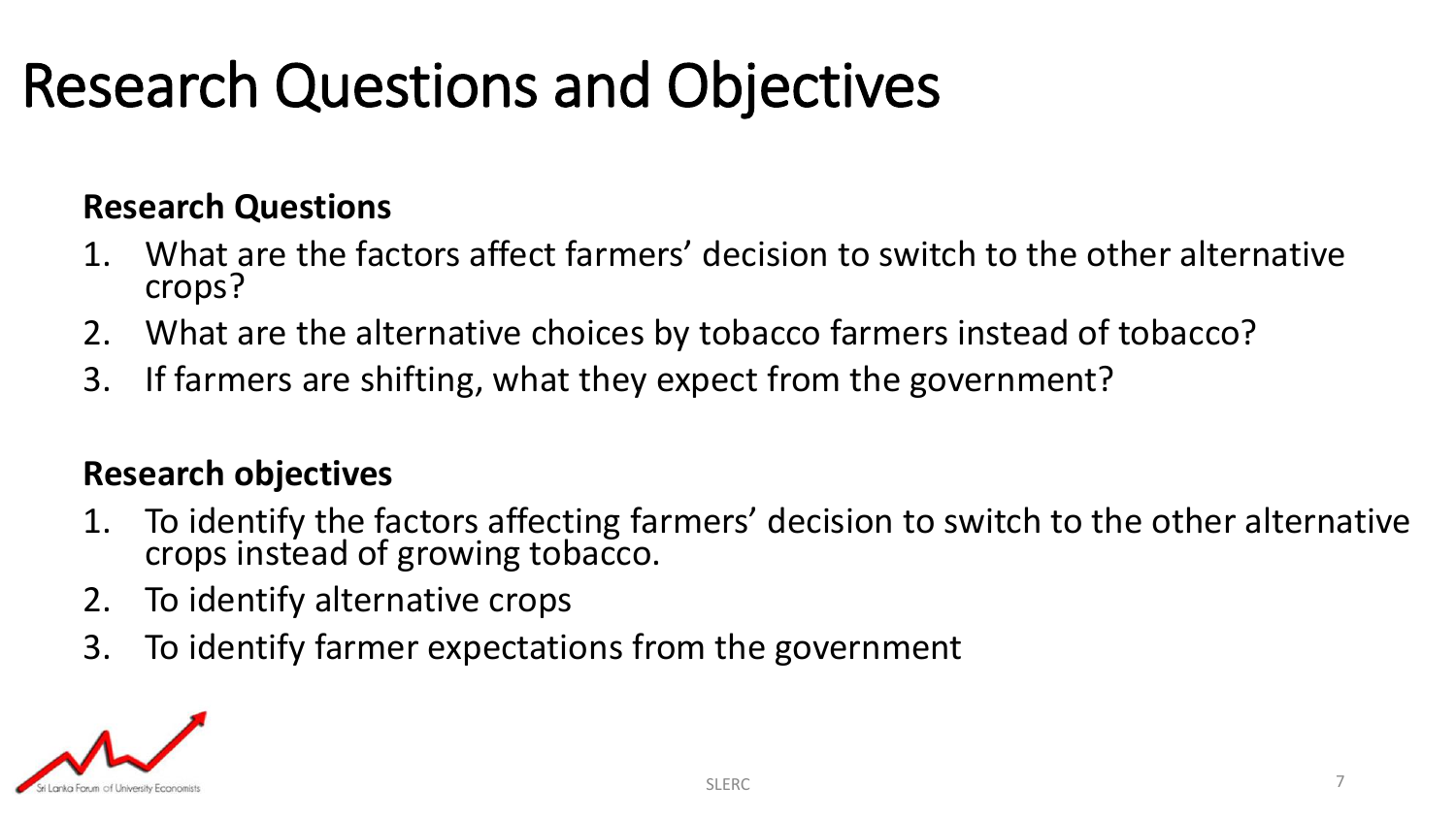## Significance of the study

## *The findings of this study are expected to better equip the policymakers in making evidence-based policy decisions related to the efforts in controlling tobacco related issues.*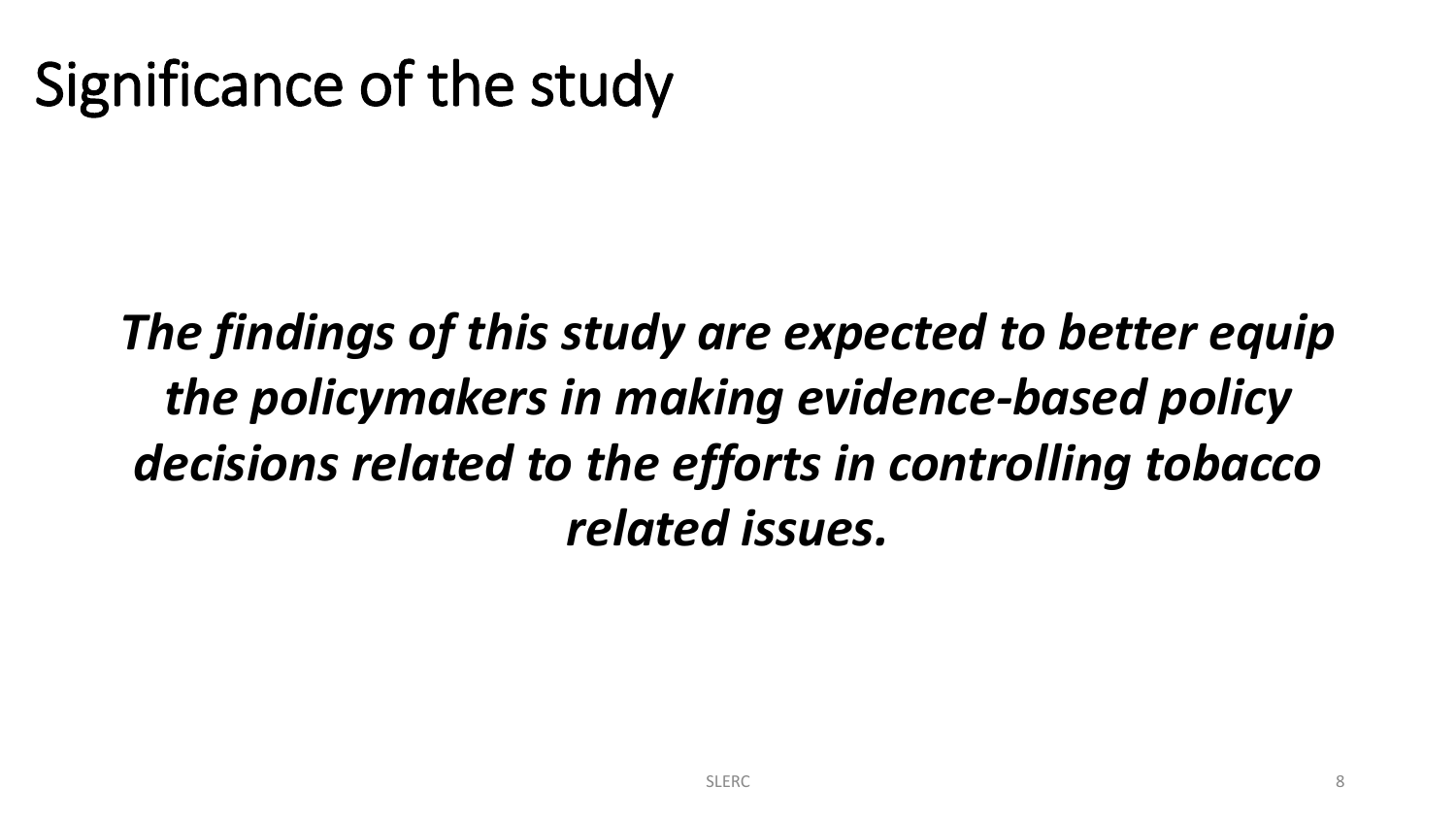## Methodology

• Multi-stage cluster sampling technique was used in selecting the sample from three leading tobacco–producing districts of Sri Lanka;

Polonnaruwa (n=53)

Kurunegala(n=79)  $n=207$ Matale (n=75)



- Farmers did not switch: n= 141
- Farmers who switched: n= 66
- Sampling was based on cultivation data from the Ministry of Agriculture of Sri Lanka

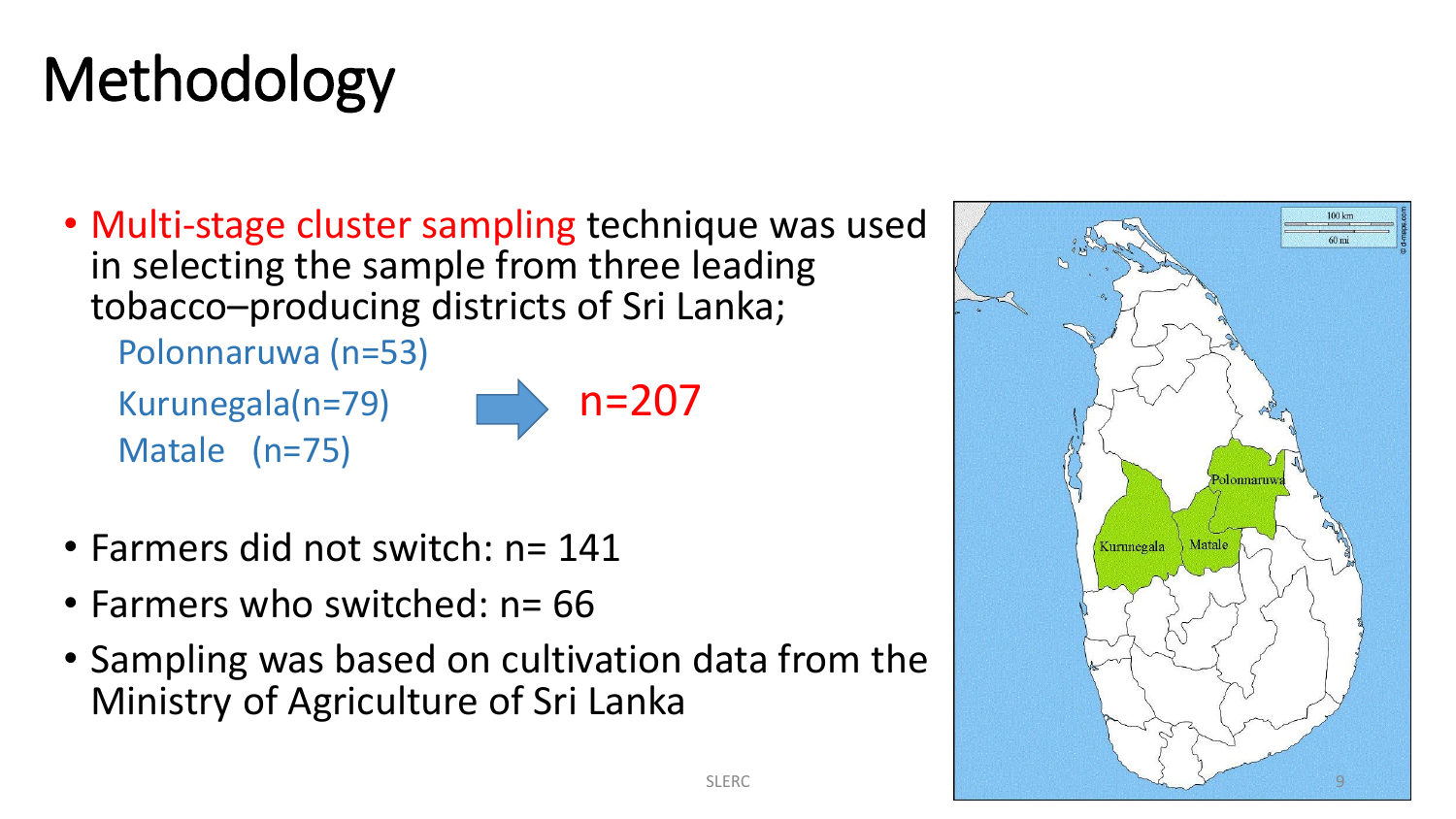## Bivariate Logistic regression

## DTS =  $β_0 + β_1 X_1 + β_2 X_2 + β_3 X_3 + β_4 X_4 + β_5 X_5 + β_6 \ln X_6.... \beta n X n$  (1)

#### **DTS = Decision to shift to other alternatives from tobacco**

- Where, *X1 =Age of the head of the household*
	- *X2 = Education of the head of the household*
	- *X3 = Employment status of the head of the household*
	- *X4 = Experience of tobacco farming(yrs)*
	- *X5 = Whether used Hired labour or not*
	- *X6 = Total revenue from tobacco in the last season*
	- *X7 = Alternative water sources in Yala season*
	- *X8 = Other crop cultivations (pattern of growing in Yala and Maha)*
	- *X9 = Contractual arrangement with leaf buyer*
	- *X10 = Cultivated land acres*
	- *X11 = Whether have taken a loan for tobacco cultivation or not*

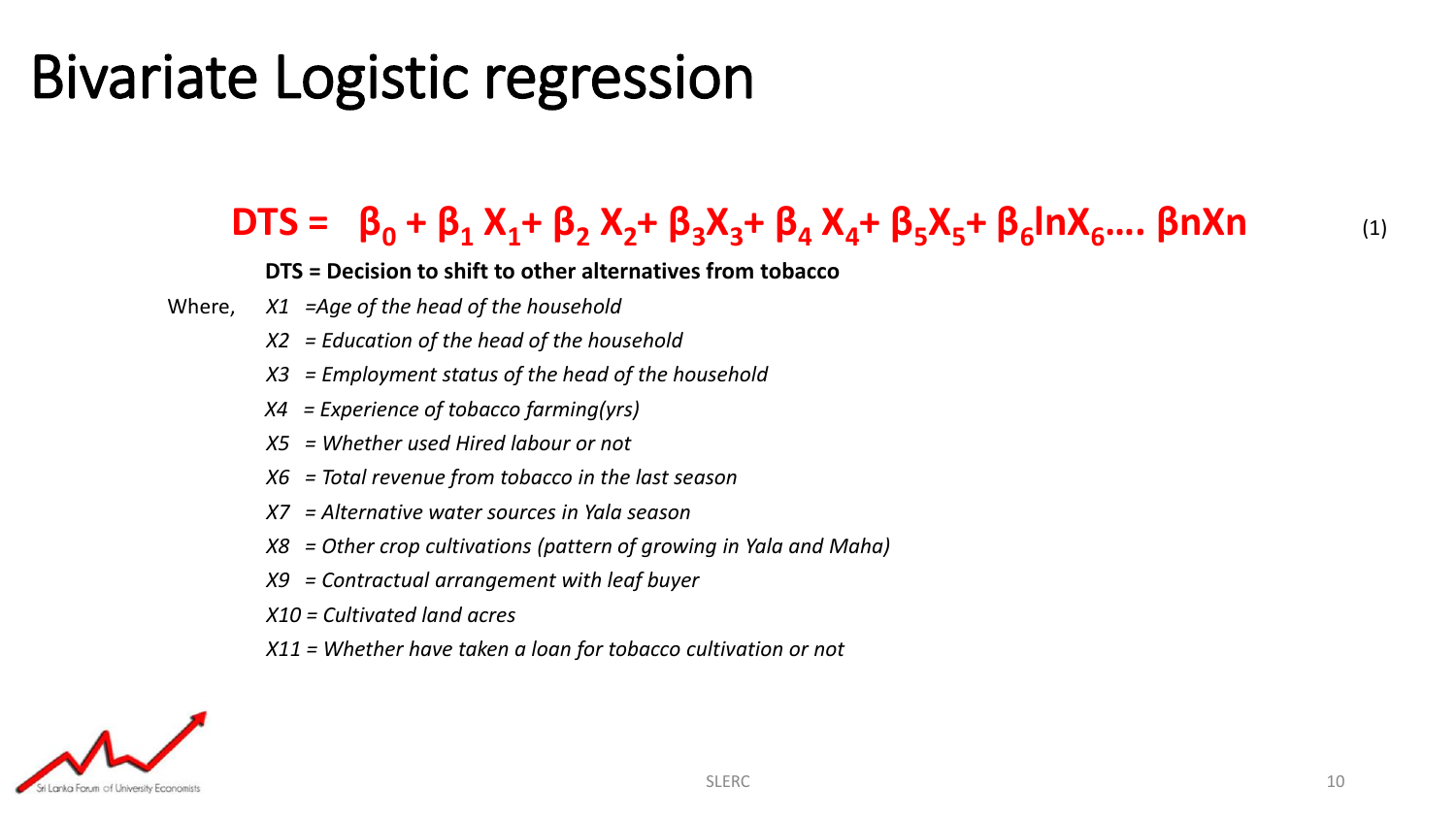## Marginal effects

- This is a useful way to describe the average effect of changes in the explanatory variables on the change in the probability of outcomes in logistic regression.
- To observe the average change in probability when independent variables increase by one unit, the average marginal effects were calculated holding all else constant.
- This study used Average Marginal Effects (AME) to calculate the marginal effect (Equation 2).

 $F(X) = P(Y=1|X)$ ,

 $1/31/2022$ 

Marginal Effect for 
$$
X_k = P (Y=1 | X) * P (Y=0 | X) * b_k.
$$
 (2)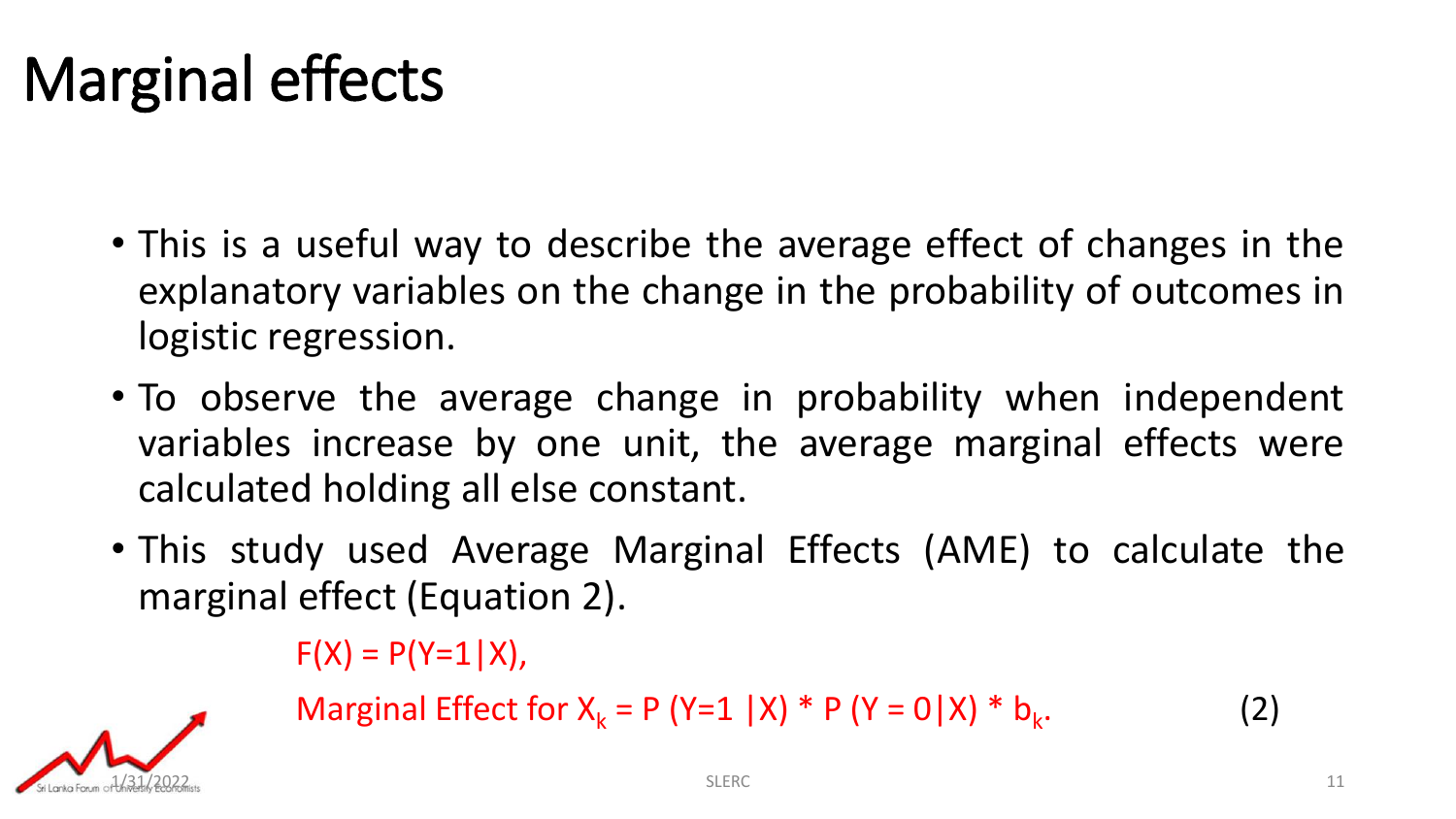## Results & Discussion

### **The Results of the Logistic Regression and Marginal Effects**

| <b>Variable</b>                                                                                                                              | <b>Coefficient</b> | <b>Marginal effect</b><br>dy/dx | P value |
|----------------------------------------------------------------------------------------------------------------------------------------------|--------------------|---------------------------------|---------|
| Age                                                                                                                                          | $0.0667**$         | 0.0123                          | 0.002   |
| Education                                                                                                                                    | 0.0285             | 0.0052                          | 0.884   |
| <b>Employment status</b>                                                                                                                     | $-0.5218*$         | $-0.0961$                       | 0.085   |
| Experience in tobacco farming(yrs)                                                                                                           | $-0.0582**$        | $-0.0108$                       | 0.002   |
| <b>Cultivated land acres</b>                                                                                                                 | $0.2235**$         | 0.0415                          | 0.005   |
| Partnership with a contractor                                                                                                                | 0.1163             | 0.0214                          | 0.806   |
| Other crop cultivation pattern                                                                                                               | $-0.1420$          | $-0.0263$                       | 0.449   |
| Alternative water sources in Yala                                                                                                            | $0.4361**$         | 0.0809                          | 0.019   |
| <b>Hired labour</b>                                                                                                                          | $-0.1063$          | $-0.0200$                       | 0.815   |
| Log tobacco revenue                                                                                                                          | $-0.9838**$        | $-0.1826$                       | 0.000   |
| Received inputs/loans                                                                                                                        | $-0.5218$          | $-0.0934$                       | 0.317   |
| Number of observations $=$<br>206<br>LR chi $2(10)$<br>70.49<br>$=$<br>Prob > chi2<br>0.0000<br>$\equiv$ $\equiv$<br>Pseudo R2<br>$= 0.2728$ |                    |                                 |         |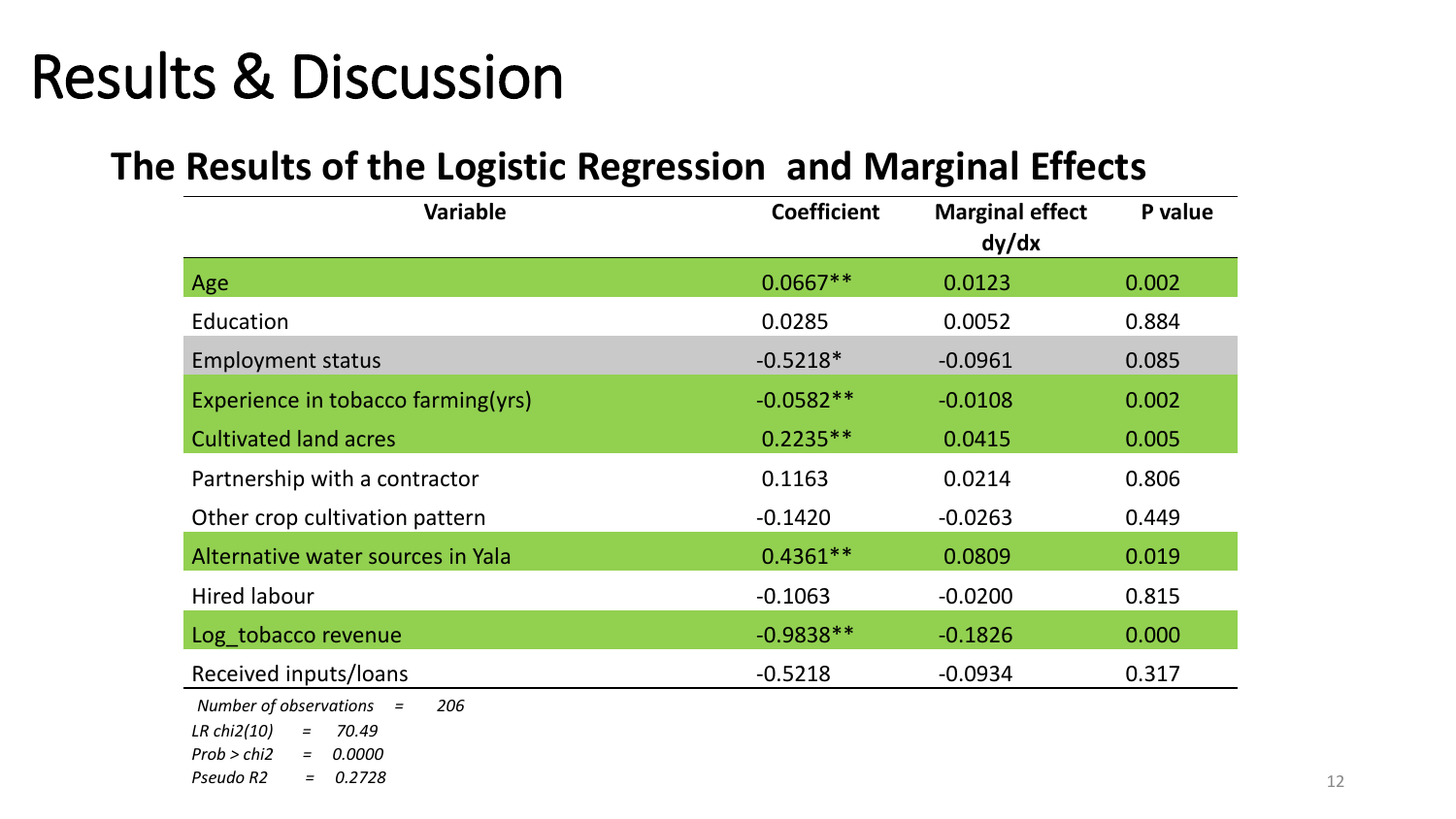## Results & Discussion Cont.,

• Based on the results the parameter estimates of the variables,

✓Age of the farmer,

 $\checkmark$  Total cultivated land,

✓Alternative water source during Yala season

have positive and statistically significant (5% level) impacts on switching decision.

• Similarly,

✓Employment status,

 $\checkmark$  Experience in tobacco farming,

✓Revenue from tobacco

have negative and statistically significant impacts on switching decision (5% and 10% levels).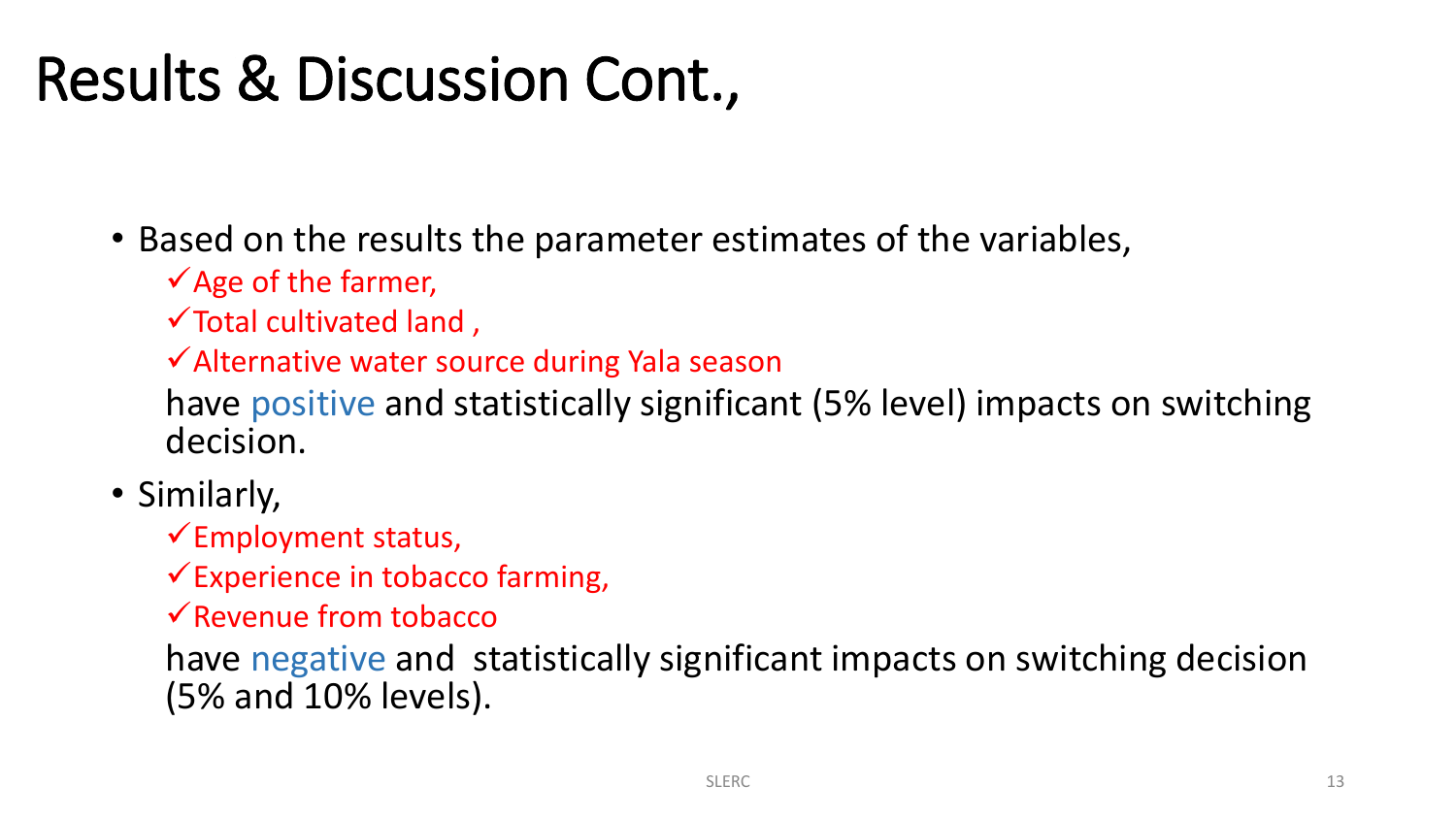## Results & Discussion Cont.,

### **Alternative Crop Choices**

- Farmers had chosen Paddy (35%), Maize (14%) as main alternative crops after leaving tobacco cultivation.
- Others had crop choices such as Brinjal, Chilli, Big Onion, Cabbage, Ground Nut, and Okra.



■ Secondary Data ■ Primary Data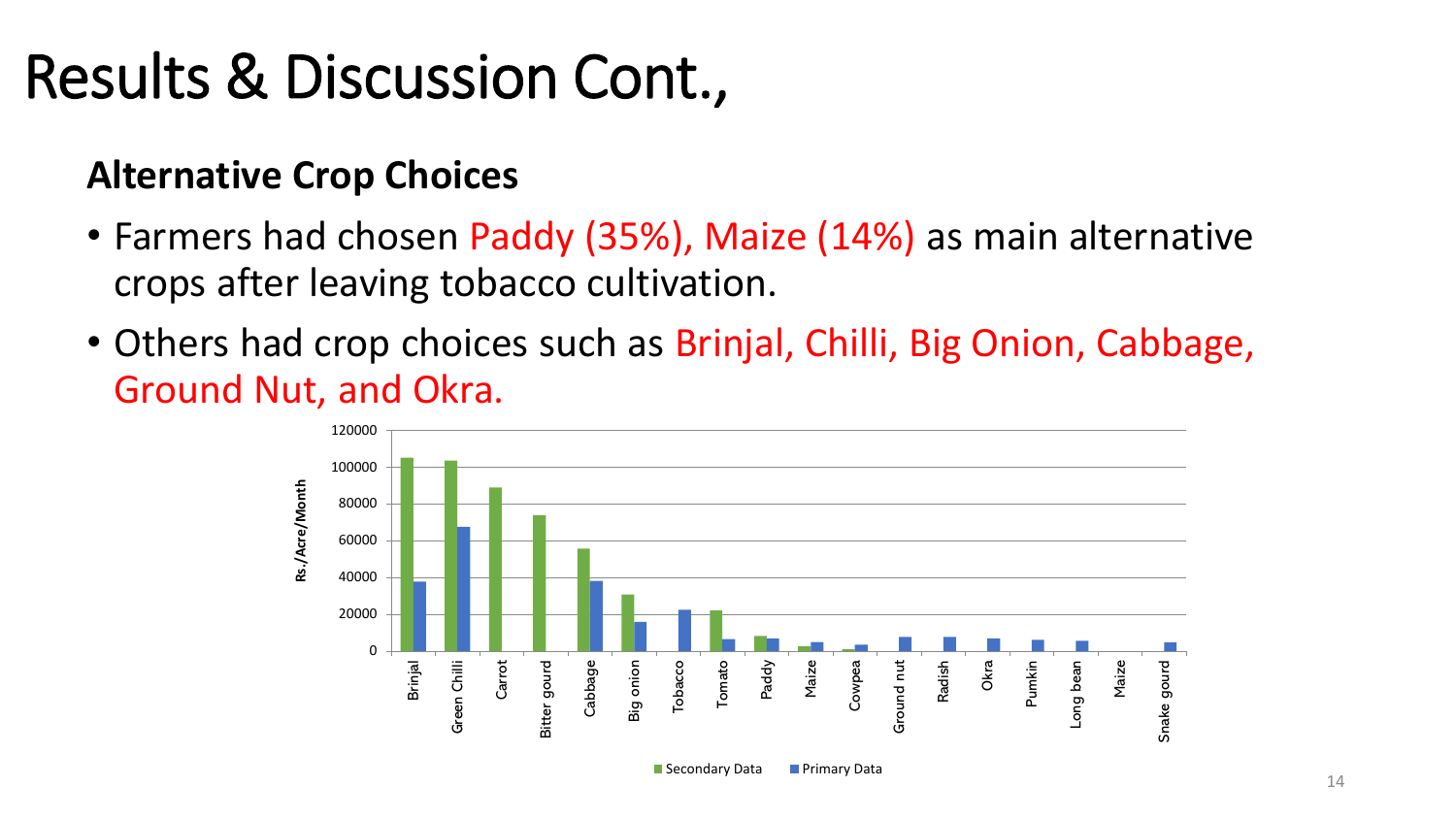## Results & Discussion Cont.,

### **Farmer expectations from the government**

- 28% of the farmers expect a subsidy for the inputs such as fertiliser.
- Another 26% farmers expected an assured market for the new crops.
- 22% is in favour of government extension support.
- 19% are expecting well-established contracts.



■ Well-established contract farming Government support (extension) **Assured market for the new crops** ■ Subsidizing plant materials & inputs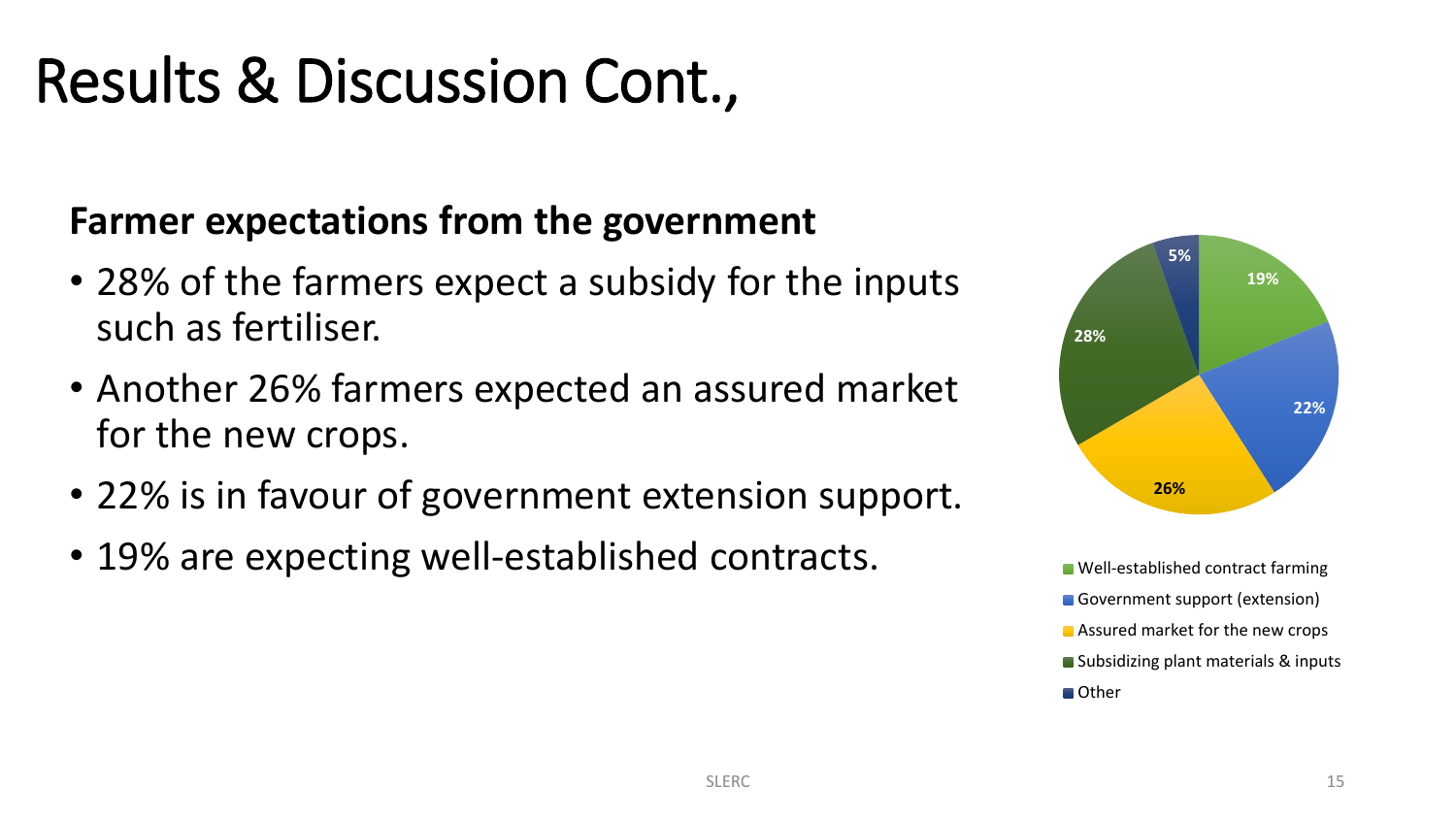## **Conclusion**

- Decision to switch to other crops is mostly influenced by the factors of the age, years of experience in tobacco cultivation, total cultivated land, having an alternative water source in yala season, total tobacco revenue and employment status.
- Several crops such as Paddy, Maize, Brinjal, Chilli, Big Onion, Cabbage, Ground Nut, and Okra were the main alternative crop choices by farmers.
- Farmers who are not willing to shift from tobacco would like to move away only if they receive well-established contract farming systems, more government support, assured market, subsidized inputs for the other field crops.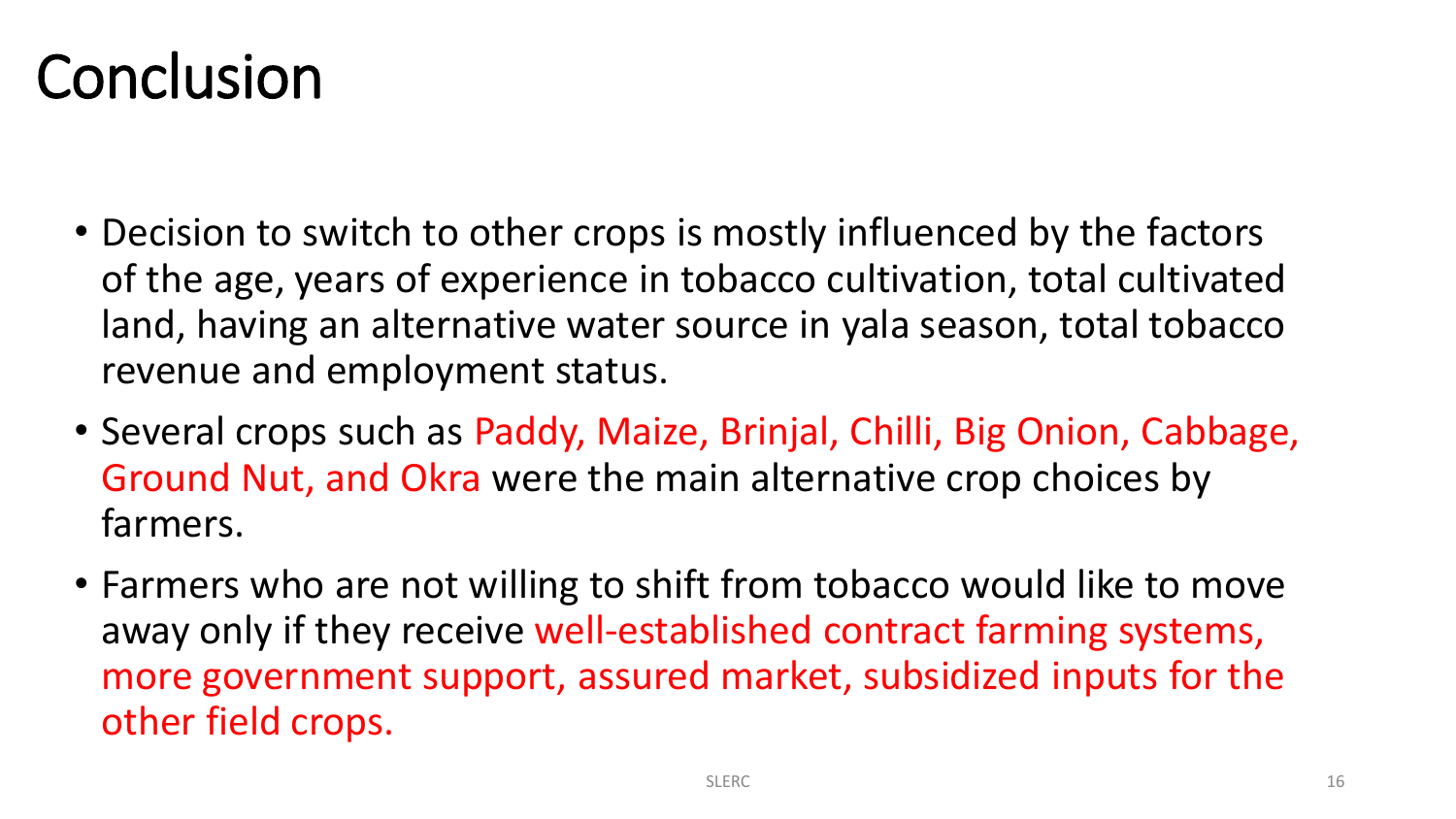## Recommendations

- **1. The government should identify economically sustainable alternatives.**  Study identified alternatives such as Paddy, Maize, Chili, Brinjal, Cabbage and Big onion which have the potential to support the livelihoods of tobacco farmers when they are switching from tobacco.
- **2. Agriculture extension services should be strengthened** Institutional mechanisms and support should be provided to the farmers
- **3. Smallholders should be linked with the private sector agribusiness ventures through Public-Private-Producer-Partnership (4P) contracts**